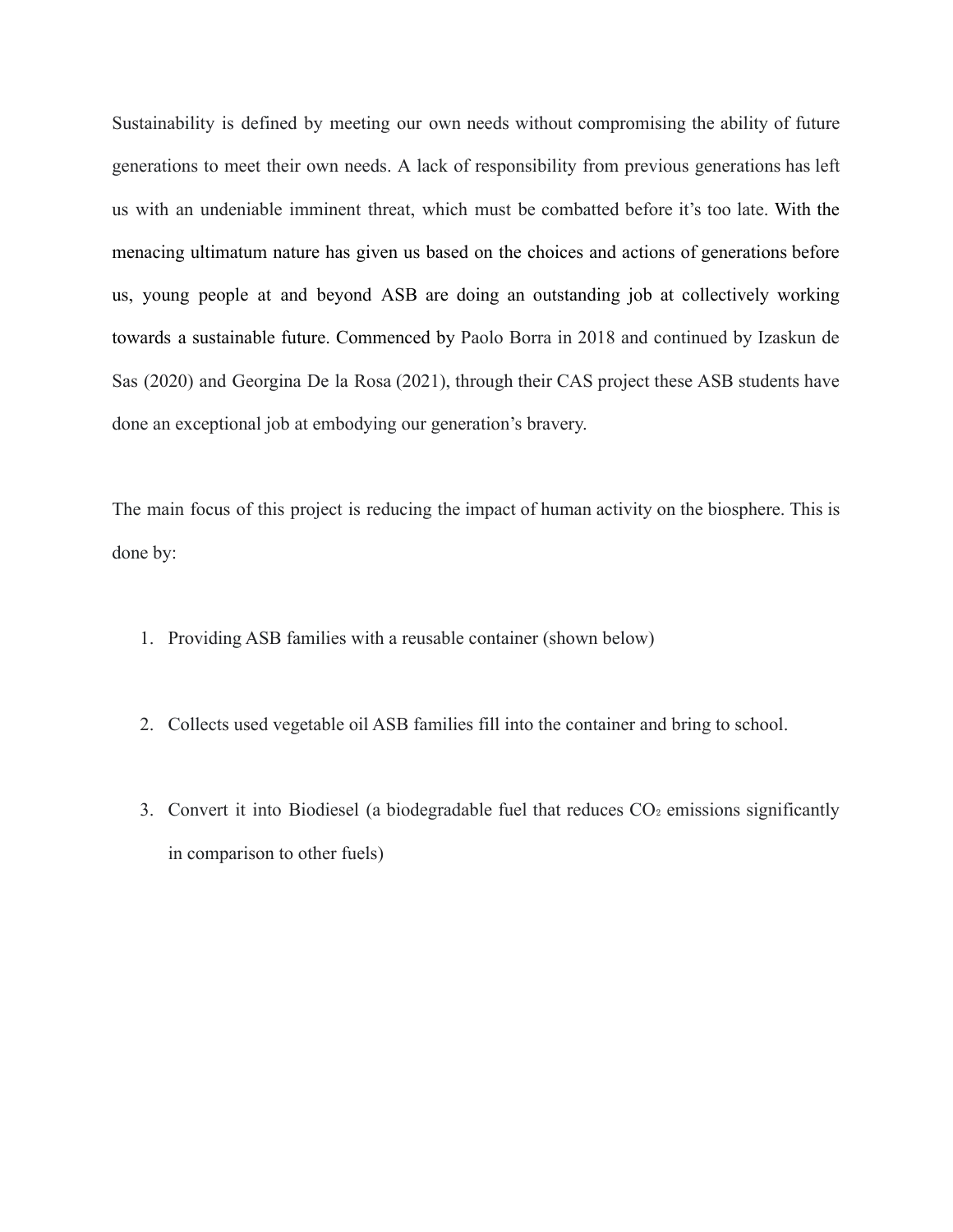

Reusable Oil Container Provided to ASB Families

Not only has this project had students and parents actively involved in environmental issues, spreading awareness on climate issues, and successfully reducing our  $CO<sub>2</sub>$  emissions as a community, but Aproseat, the company this project is sponsored by, directs the job of converting the oils to handicapped workers around Barcelona.

Overall, this remarkable project conducted by an ASB student who graduated last year has had a tremendous impact. As a school, or how we prefer to denominate ourselves, a community, we are constantly striving to be a more sustainable institution by sparking initiative in students and fostering relationships with other less accessible members, such as parents. In ASB, we believe that providing students with a rich education is equally as significant as helping them shape the world in which that education will develop.

Peter Iverson, science teacher, and Ecoclub leader says, "This project is fantastic for a number of reasons and we would love to see it continue. Are there any juniors looking for a great CAS project that aligns with sustainability? I believe there are." He encourages a continuation of this